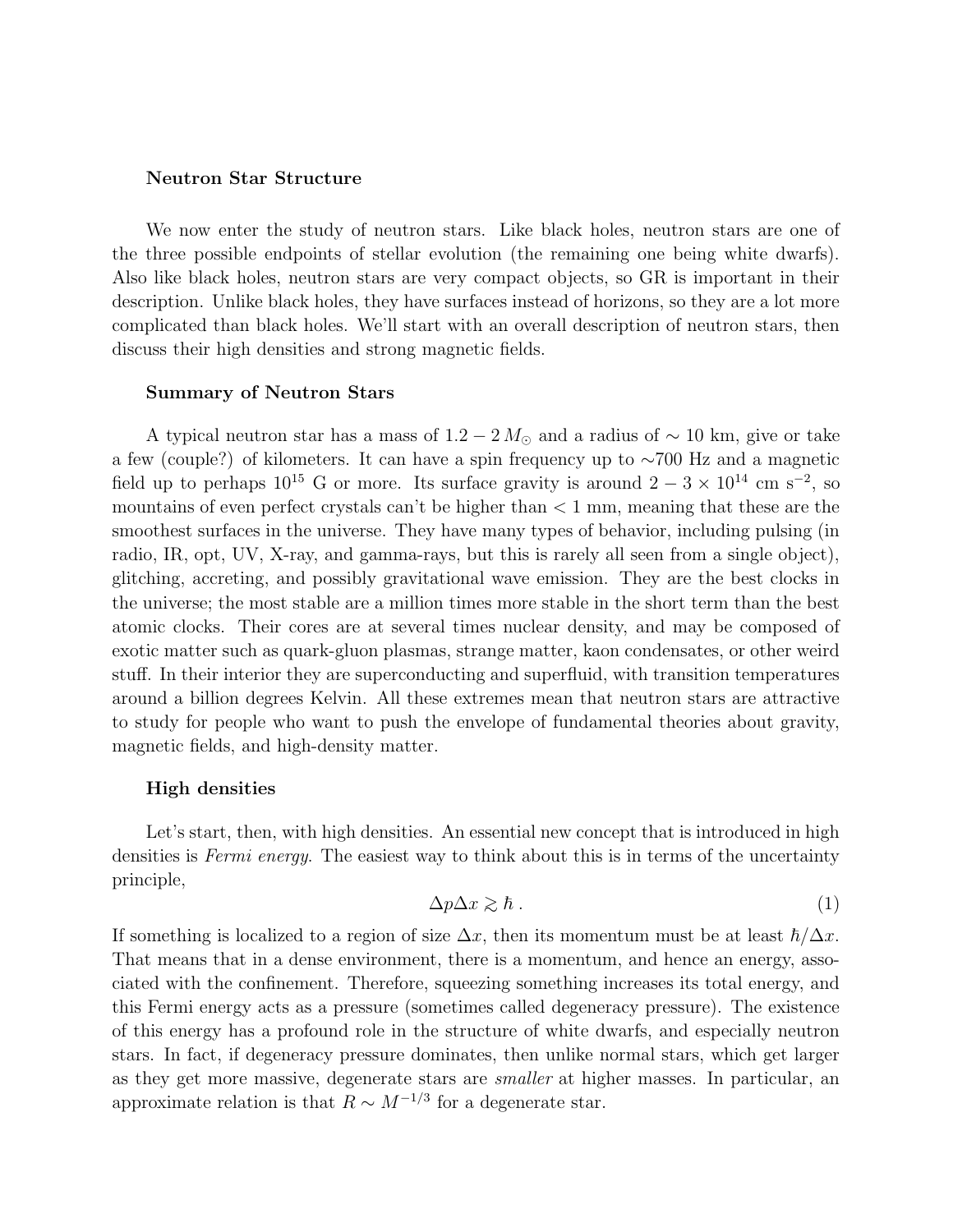First, let's get some basic numbers. If the energy and momentum are low, then the Fermi energy  $E_F$  is related to the Fermi momentum  $p_F \sim \hbar / \Delta x$  by  $E_F \approx p_F^2$  $\frac{2}{F}/2m$ , where m is the rest mass of the particle. Since  $\Delta x \sim n^{-1/3}$ , where *n* is the number density of the particle, in this nonrelativistic regime  $E_F \sim n^{2/3}$ . At some point, however,  $E_F > mc^2$ . Then  $E_F \sim p_F c$ , so  $E_F \sim n^{1/3}$ . For electrons, the crossover to relativistic Fermi energy happens at a density  $\rho \sim 10^6$  g cm<sup>-3</sup>, assuming a fully ionized plasma with two nucleons per electron. For protons and neutrons the crossover is at about  $6 \times 10^{15}$  g cm<sup>-3</sup> (it scales as the particle's mass cubed). The maximum density in neutron stars is no more than  $10^{15}$  g cm<sup>-3</sup>, so for most of the mass electrons are highly relativistic but neutrons and protons are at best mildly relativistic.

Let's now think about what that means. Ask class: suppose we have matter in which electrons, protons, and neutrons all have the same number density. For a low density, which has the highest Fermi energy? The electrons, since at low densities the Fermi energy goes like the inverse of the particle mass. Ask class: given what we said before, what is the approximate value of the electron Fermi energy when  $\rho = 10^6$  g cm<sup>-3</sup>? That's the relativistic transition, so  $E_F \approx m_e c^2 \approx 0.5$  MeV. Then at  $10^7$  g cm<sup>-3</sup> the Fermi energy is about 1 MeV, and each factor of 10 doubles the Fermi energy since  $E_F \sim n^{1/3}$  in the relativistic regime. What that means is that the energetic "cost" of adding another electron to the system is not just  $m_ec^2$ , as it would be normally, but is  $m_ec^2 + E_F$ . It therefore becomes less and less favorable to have electrons around as the density increases.

Now, in free space neutrons are unstable. This is because the sum of the masses of an electron and a proton is about 1 MeV short of the mass of a neutron, so it is energetically favorable to decay. Ask class: what happens, though, at high density? If  $m_p + m_e + E_F$  $m_n$ , then it is energetically favorable to combine a proton and an electron into a neutron. Therefore, at higher densities matter becomes more and more neutron-rich. First, atoms get more neutrons, so you get nuclei such as <sup>120</sup>Rb, with 40 protons and 80 neutrons. Then, at about  $4 \times 10^{11}$  g cm<sup>-3</sup> it becomes favorable to have free neutrons floating around, along with some nuclei (this is called "neutron drip" because the effect is that neutrons drip out of the nuclei). At even higher densities, the matter is essentially a smooth distribution of neutrons plus a  $\sim 5 - 10\%$  smattering of protons and electrons. At higher densities yet (here we're talking about nearly  $10^{15}$  g cm<sup>-3</sup>), the neutron Fermi energy could become high enough that it is favorable to have other particles appear.

It is currently unknown whether such particles will appear, and this is a focus of much present-day research. If they do, it means that the energetic "cost" of going to higher density is less than it would be otherwise, since energy is released by the appearance of other, exotic particles instead of more neutrons. In turn, this means that it is easier to compress the star: squashing it a bit doesn't raise the energy as much as you would have thought. Another way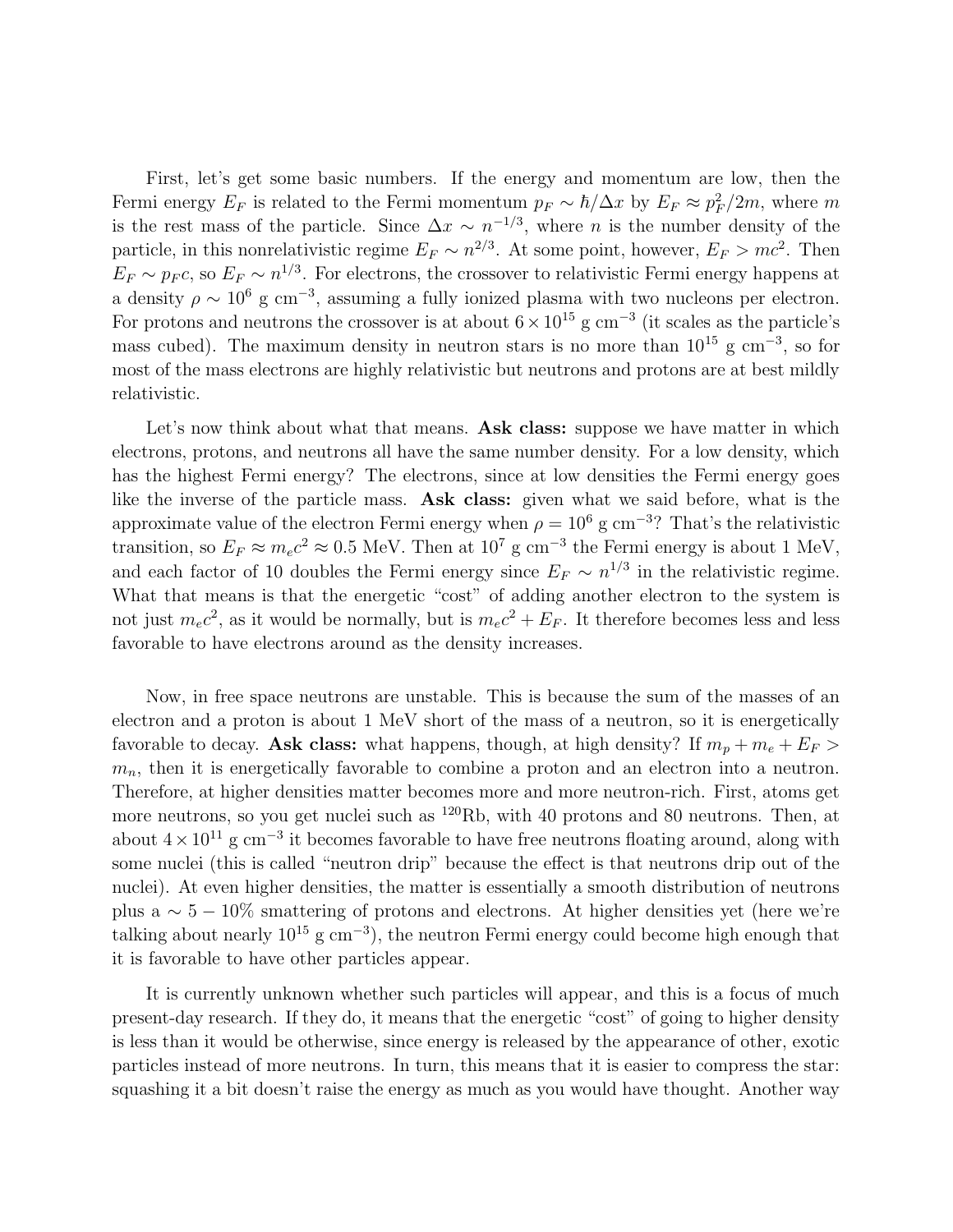

Fig. 1.— Figure showing many aspects of neutron stars that are discussed in this lecture. Originally due to Dany Page.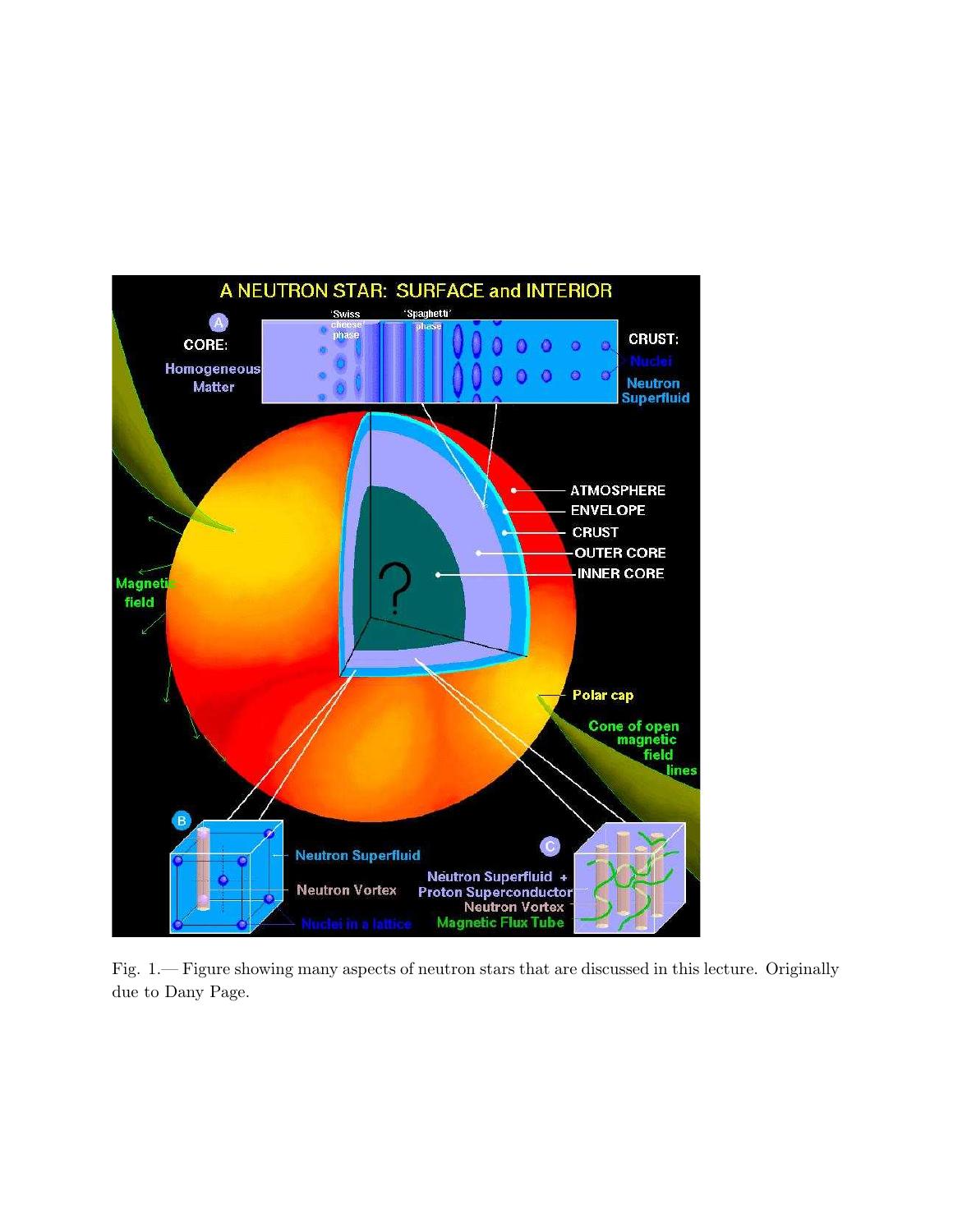of saying this is that when a density-induced phase transition occurs (here, a transition to other types of particles), the equation of state is "soft".

Well, that means that it can't support as much mass. That's because as more mass is added, the star compresses more and more, so its gravitational compression increases. If pressure doesn't increase to compensate, in it goes and forms a black hole. What all this means is that by measuring the mass and radius of a neutron star, or by establishing the maximum mass of a neutron star, one gets valuable information about the equation of state, and hence about nuclear physics at very high density. This is just one of many ways in which study of neutron stars has direct implications for microphysics.

Comment: the extra "squishiness" of matter when it is near a density-induced phase transition may also have importance in the early universe. It's been pointed out that when the universe goes from being a quark-gluon plasma to being made of nucleons (at about 10<sup>-5</sup> s after the Big Bang), this is a density-induced phase transition, so it may be comparatively easy to form black holes then. Perhaps this led to the formation of so many black holes that they form dark matter; incidentally, because this event happened before big bang nucleosynthesis, no baryon number constraints are violated. This is not the leading model for dark matter, but it is thought-provoking.

### Big Honking Magnetic Fields

In addition to ultrahigh densities, another unique aspect of neutron stars is their magnetic fields. By a factor of around  $10^7$ , neutron stars have the strongest magnetic fields in the known universe. The fields can therefore have extremely important effects on matter in ways not approached anywhere else. Here we'll concentrate on "ordinary" fields of  $\sim 10^{12}$  G, and will postpone discussion of higher fields to the special lecture on magnetars.

As we have discussed, magnetic fields tend to have a minor impact on the structure of ordinary stars, and even a minor impact on their spectra (fields less than  $10^5$  G or so are difficult to detect in stars other than the Sun). For neutron stars, however, their effect on the spectrum is dominant, as is their effect on radiation transport properties, which are in turn the most important energy transport mechanisms near the surface of the star.

Let's start the treatment by thinking of a free electron spiraling in a magnetic field. Suppose that it is moving at an angular frequency  $\omega$  in a circle of radius r, and apply the classical force balance equation. Ask class: what is the centrifugal force for an electron, of mass  $m_e$ ? It's just  $m_e\omega^2 r$ . Ask class: if it is moving at an azimuthal velocity  $v_\phi$ , what is the magnetic force on the electron for a magnetic field  $B$ ? Simply  $eBv_{\phi}/c$ . Equating the two, and using  $v_{\phi} = \omega r$ , we find the frequency (the cyclotron frequency)

$$
\omega_c = \frac{eB}{m_e c} = 11.5 \,\text{keV} B_{12} \,,\tag{2}
$$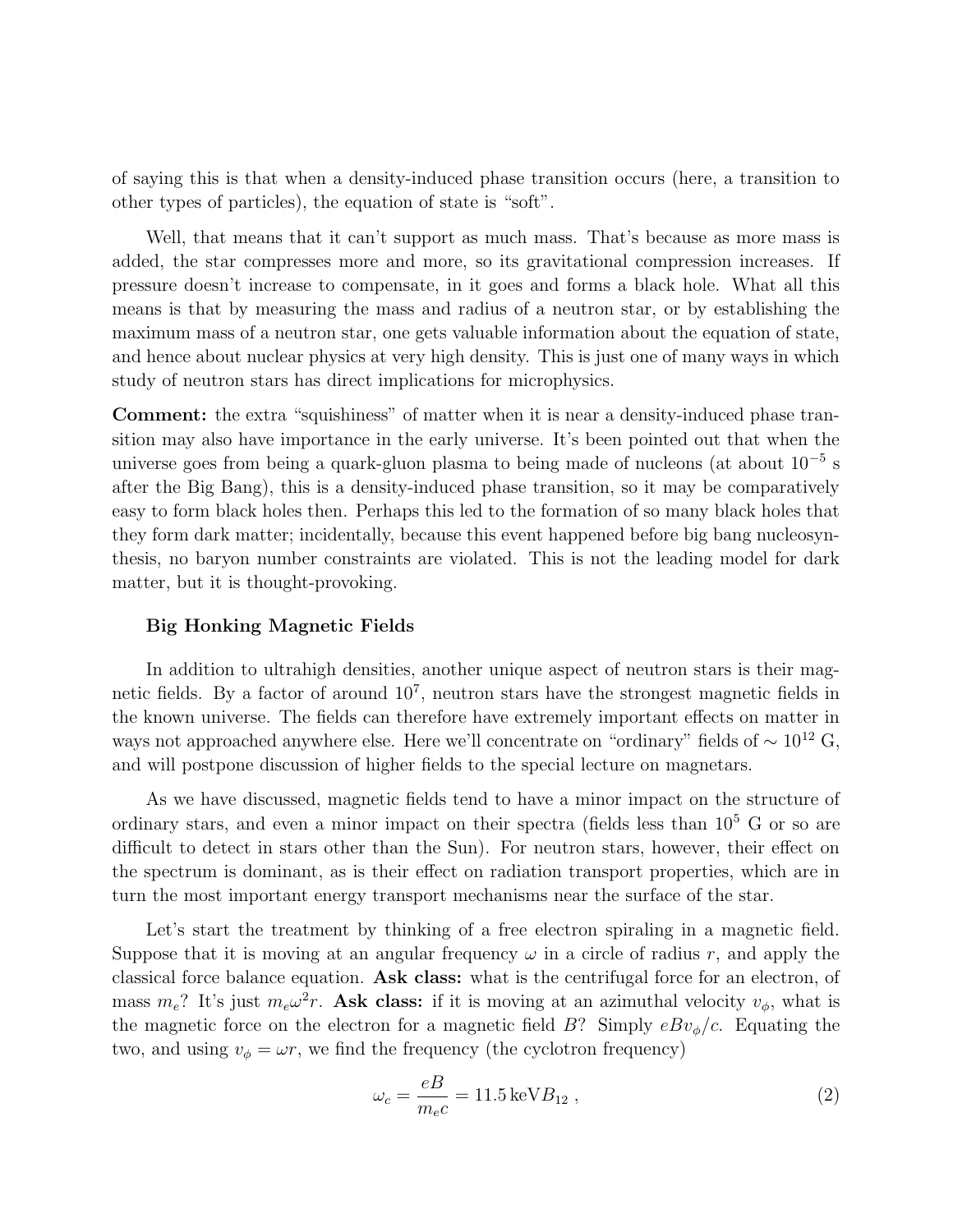where as usual the convention is that  $B_{12} = B/10^{12}$  G. Another important quantity is the scale length of the radius of the orbit, which is given by the Bohr-Sommerfeld quantization rule:

$$
L_z = m_e \omega r^2 \sim m\hbar \tag{3}
$$

where  $m = 0, \pm 1, \pm 2, \ldots$  is the azimuthal quantum number. Therefore, the radius of the mth orbital is something like

$$
r_m \sim \hat{r}\sqrt{|m|} \,,\tag{4}
$$

where  $\hat{r} = (\hbar c/eB)^{1/2} = 2.5 \times 10^{-10} B_{12}^{-1/2}$  cm is the Landau radius. More exactly,  $r_m =$  $\hat{r}\sqrt{2|m|+1}.$ 

Ask class: we now want to estimate when the orbitals of atoms are affected significantly by the magnetic field. What should we compare? We could compare energies (cyclotron versus Coulomb), forces (magnetic versus Coulomb), or distances (size of atomic orbital versus radius of mth Landau orbital). All three give approximately the same answer. Using forces, equality happens when

$$
\frac{Ze^2}{r_m^2} = \frac{ev_m B}{c} = \frac{e\omega_c r_m B}{c} \,,\tag{5}
$$

giving the critical field for state m of a hydrogenic atom of nuclear charge  $Z$  as

$$
B_c = \frac{Z^2}{(2m+1)^3} B_0 \ . \tag{6}
$$

The critical field for the ground state of hydrogen is  $B_0 = m_e^2 c e^3 / \hbar^3 = 2.35 \times 10^9$  G, at which point the cyclotron energy is  $2 \times 13.6$  eV. Ask class: given this, are magnetic effects likely to be most important for ground states or excited states? For hydrogen or for heavier atoms? Excited states and low-charge nuclei are easiest to get in the magnetically dominated regime. In fact, lab experiments with high Rydberg level hydrogen  $(n \sim 100 - 200!)$  have shown some of these effects.

Ask class: consider now a neutron star with a magnetic field  $\sim 10^{12}$  G. The energy difference between the ground state and first excited Landau state is  $\hbar\omega_c$ . At what approximate surface temperature would one expect excited Landau states to exist? At about  $kT = 10$  keV, or  $T \sim 10^8$  K. This is much hotter than most neutron star surfaces, which have  $T \sim 10^5 - 10^6$  K.

When  $B \gg B_c$  and  $kT \ll \hbar \omega_c$ , atoms become essentially cylindrical (simple when B is very small or very large, but complicated when  $B$  is intermediate). In this limit, the Coulomb force dominates only along the magnetic field, and the orbitals are tightly bound across the field. The length across the field for the ground state is therefore  $\hat{r}$ , and the length along the field is greater, with some length  $\ell$  to be determined. The energy of these orbitals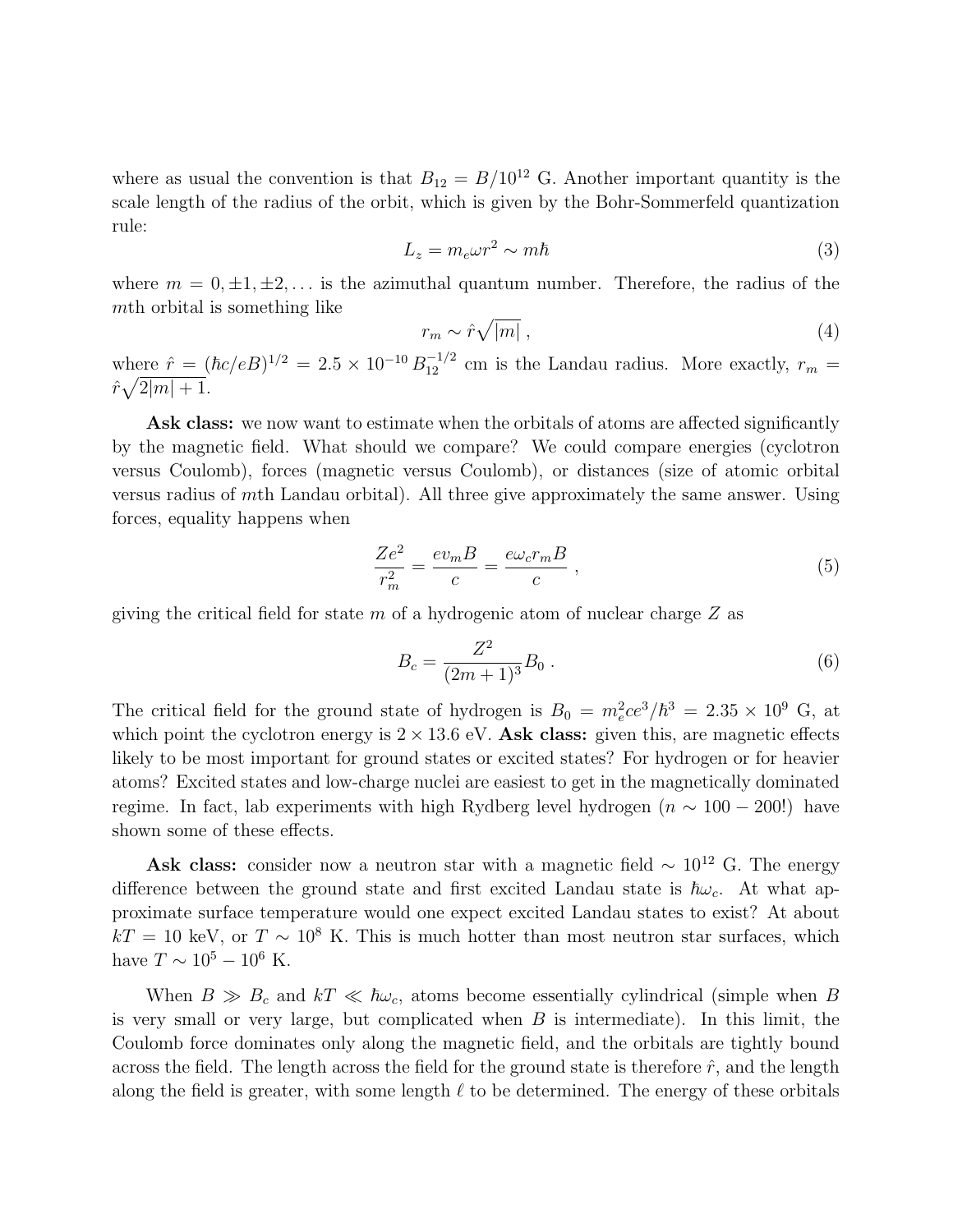is

$$
E \sim \frac{\hbar^2}{2m_e\ell^2} - \frac{Ze^2}{\ell} \ln(\ell/\hat{r}) \,. \tag{7}
$$

Minimizing with respect to  $\ell$  gives

$$
\ell \sim \left(\frac{a_0/Z\hat{r}}{\ln(a_0/Z\hat{r})}\right)\hat{r}
$$
\n(8)

where  $a_0 = 5 \times 10^{-9}$  cm is the Bohr radius. For example, when  $B = 10^{12}$  G,  $a_0 \approx 20\hat{r}$ , so  $\ell \approx 7\hat r$  for hydrogen. The energy is then

$$
E \sim Z^2 \frac{\hbar^2}{m_e a_0^2} \ln^2 (a_0/Z\hat{r}) \ . \tag{9}
$$

The factor before the log is just the usual ground state energy without any magnetic field. For  $B = 10^{12}$  G, the multiplying factor in this formula is about 9, predicting about 120 eV for the ground state energy of hydrogen. The real value is about 160 eV.

This is amazing! It means that for a typical NS magnetic field, the ground state energy is ten times what it is for no field! This makes a huge difference in many ways. For example, if we used the zero-field binding energy we would predict no neutral hydrogen in NS atmospheres. In reality, though, the binding energy is so huge that hydrogen can exist at even  $\sim 10^6$  K in the neutral state. This means that there is a significant extra source of opacity here.

Given this, class is almost ready to come up with one of the major results of my thesis. Cooling of neutron stars is interesting in many ways, for example it gives hints about the internal structure of these stars (e.g., the presence of weird stuff at high densities, or of superfluidity, could make a big difference). However, we can't see all the emission from NS; cooling emission is predominantly in the X-rays, and X-ray satellites have a limited range of energies that they can observe. Analyses prior to mine had only considered nonmagnetic atmospheres. Given that these atmospheres are dominated by nonmagnetic Kramers opacities, Ask class: would we expect higher or lower photon energies to come through more easily? Higher energies, because of  $\nu^{-3}$  effect. This means that in these bands, there is lots more emission than their would be from a blackbody, given the same effective temperature. This would mean that NS are a lot cooler than blackbody fits would indicate, and it's in that direction that the neat stuff (quarks, hyperons, superfluidity) would operate.

However, **Ask class:** what happens when the field is really strong, given that boundfree and free-free are still important? The weaker frequency dependence, plus the fact that hydrogen and helium transition energies are closer to the window, means that the opacity is a lot flatter, and as a result blackbody fits aren't as bad as people thought, and there is no evidence for rapid cooling of NS. Sadly for me, no atomic lines have yet been positively identified from the surface of any NS. This is because the NS that are bright enough to be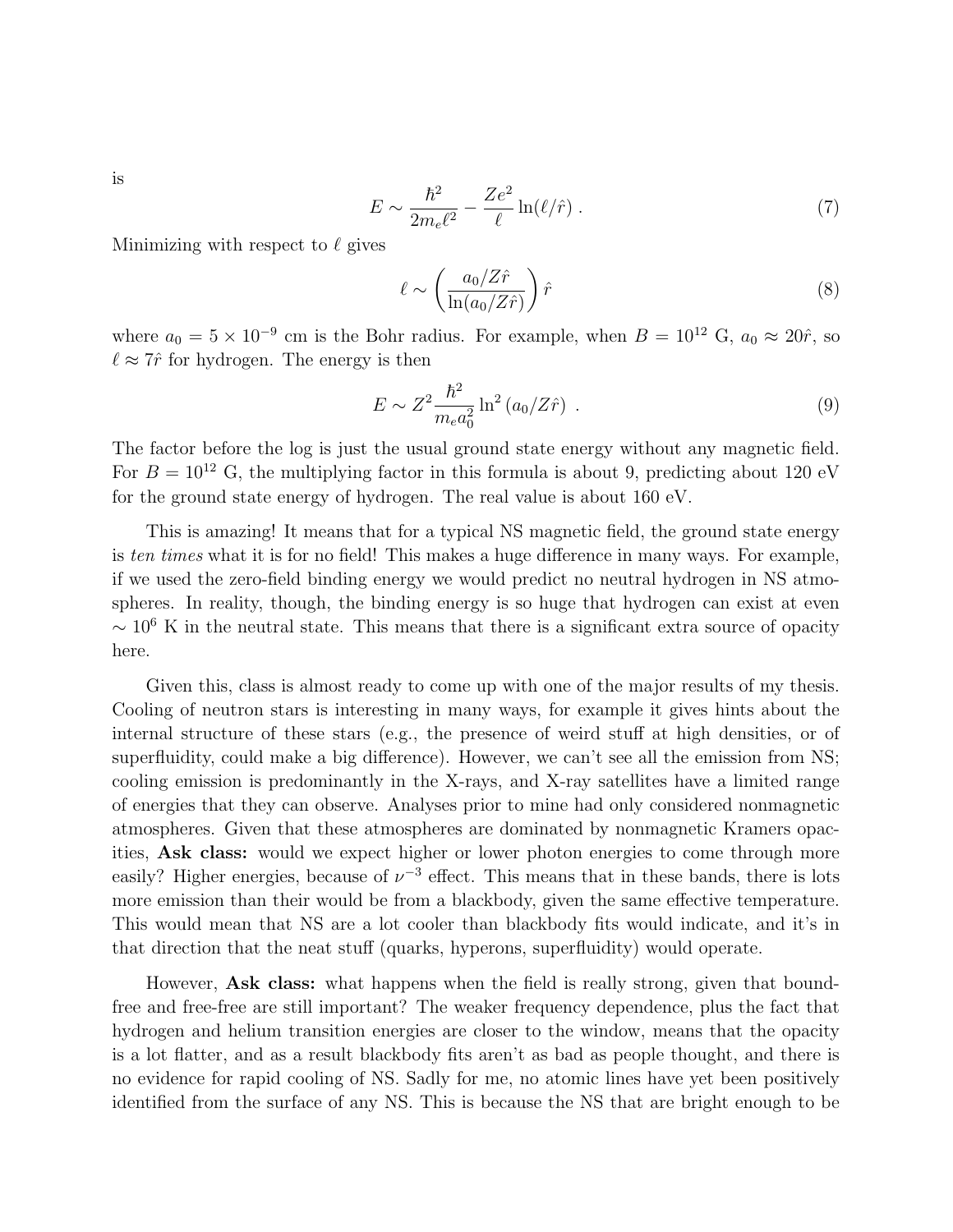seen are hot enough that, in fact, almost all hydrogen and helium are ionized. In addition, the strong surface gravity of neutron stars puts the light elements on top, so it isn't easy to see elements such as iron that would hold onto some of their electrons. There was a report of an accreting neutron star showing iron lines, but the significance was not high enough to say just based on that one case.

### Optional: Superconductivity and Superfluidity

One of the principles that we just encountered is that nature, being lazy, will go for the lowest energy state possible in some circumstance. That's why there is progressive neutronization of matter at higher and higher densities: it's a lower energy state. In that same general spirit, we also can have superconductivity and superfluidity in neutron stars.

General idea: if there is an attractive pairing interaction between fermions, they can couple to form a state with integral spin, and therefore can act like bosons. At a low enough temperature, these "bosons" can form a condensate-like state in which all of the bosons occupy the same quantum state and form a superfluid. If the component fermions are charged, this forms a superconductor. In normal laboratory experience, the pairing is electronic and happens only at very low temperatures (other than the ceramic high  $T_c$ superconductors, which do their thing at liquid nitrogen temperatures or a bit above, almost all laboratory superfluid or superconducting phenomena are observed at temperatures less than 20 K). However, in the dense core of neutron stars, nucleonic pairing can happen.

As with all highly degenerate systems, pairing occurs between states near the Fermi surface (recall that in the cores of NS, both protons and neutrons are degenerate, just not relativistically so). Since there are many more neutrons than protons, neutrons and protons can't pair up easily because their momenta are substantially different. So, consider only  $n - n$  and  $p - p$  pairings. The first gives a superfluid, the second a superconductor.

Another general principle of phase transitions is that they happen only when it is energetically favorable. In this case, need to compare the pairing energy  $\Delta$  with Ask class: what other energy? The thermal energy,  $kT$ . The pairing energy is *extremely* difficult to calculate from first principles; one reason is that the medium in which the pairings takes place makes a difference (particularly for the outnumbered protons). The value, however, is somewhere around 1 MeV. Ask class: what does that mean for the approximate transition temperatures? Since 1 eV is about  $10^4$  K, the transition temperature is around  $10^{10}$  K (these are the real high-temperature superconductors of the universe!). The interior temperatures of neutron stars are expected to be less than this for stars older than a few hundred years at the most, so most of the mass of neutron stars is superconducting and superfluid(!). In the inner crust, between neutron drip (at about  $4 \times 10^{11}$  g cm<sup>-3</sup>) and nuclear density (about  $2 \times 10^{14}$  g cm<sup>-3</sup>), the free neutrons are probably paired in the <sup>1</sup>S<sub>0</sub> state, as in BCS superconductivity (that is, their spins are opposite). At higher densities, calculations suggest they